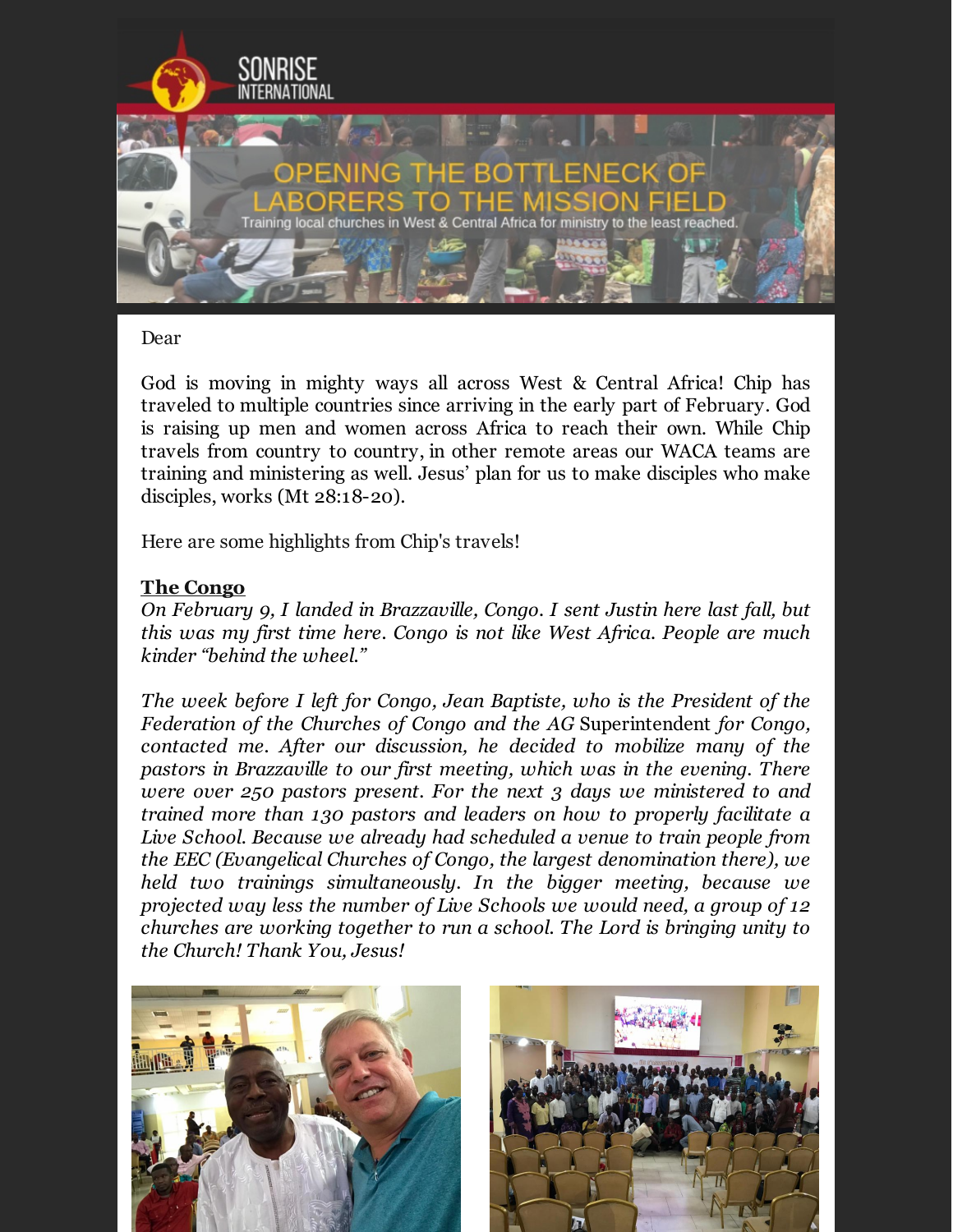Jean Baptiste & Chip Facilitators Training in Brazzaville

*When we got to the airport for our flight to Pointe Noire, it was cancelled. There was no other flight available, so we spent an extra night in Brazzaville and took the 7-8 hour bus ride there the next day. But because our new Congo coordinator has already built a team of 6 or so, they held the first day of training, while we rode on the bus. The Congolese Christians are hungry and motivated for the teaching we are giving them. Pray with us that they "stay the course," and that they might bring in the large harvest that is surely here.*



On a Bus to Pointe Noire

### **Gabon**

*It took us 15 hours to get to Libreville, Gabon from Pointe Noire, Congo. This should have been a simple one hour flight, but again our flight was cancelled, as was the flight of the only other airlines flying that route. So, the only way there was to fly to Malabo, Equatorial Guinea, then all the way to Lome, Togo, and finally back to Libreville, Gabon. Whatever it takes, preach the Gospel!*



35 Churches Represented at our Facilitators Training

*I thought the people in Congo were engaged, but the group we had in Gabon was doubly so! One day, during lunch Justin disappeared. When he came back, I asked him where he went. He told me that many people wanted to dedicate their lives to missions and asked him to pray for them…this in a country that is not known for missions. Out of 35 churches represented, our host Bienvenu says that six of them are ready to begin now. The Lord is equipping and mobilizing His Church in WACA!*

### **São Tomé**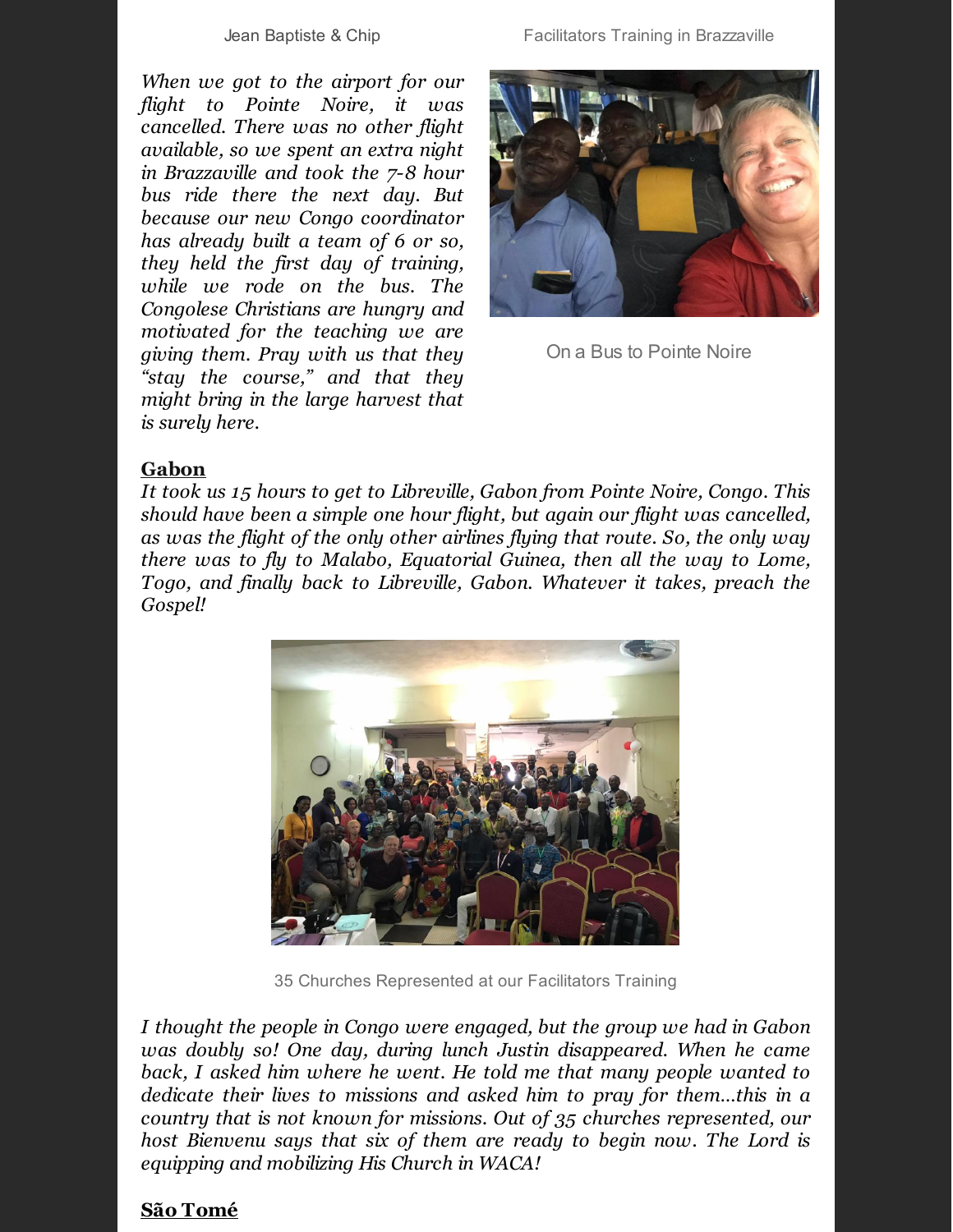*We arrived at São Tomé and were denied entry. The immigration officer wanted the address where we were staying, but we had only a phone number. He told us to call it, but Christian and Justin's phone batteries were "flat," and mine had "No Service." The policeman wouldn't even let us use his phone for a local call. Some welcome we were getting for our first visit to São Tomé Principe! We prayed, and after a few minutes the immigration officer told Christian to follow him. About 5 minutes later, he and Nezey, our host Adilson's wife, showed up. Nezey knew the immigration officer, and so we gained entrance into São Tomé. The people of São Tomé gave us a much warmer welcome! So, many people without a shepherd, the Shepherd. My heart went out to them. I'm so glad the church has given us a warm welcome and connected us with the head of the church association, Alliance. Lord willing, Justin will return here in April and minister to all the pastors and then train facilitators for using Live School thereafter. The harvest here is ripe; it's like grapes falling off of the vine, begging to be picked! I believe Live School will put fire in its students to reap that harvest!*

*We only have 3 Portuguese Live School units to leave here now. Somehow, I'm sure that we will need to get at least another 7 Portuguese LSU to Justin to bring here when he comes in April. We also need many more French Live School units in this Central African side of WACA.*



Service in São Tomé - People came ready to hear from God!

Market Place of São Tomé

We are so very grateful for your support. Thank you for your continued prayers as we forge ahead to reach the lost. God is doing incredible things all throughout WACA and we continue to see first hand how much higher God's ways are than ours! We have seen God move mountains in the face of adversity & yet we know that it is only the beginning.

In Him,

Chip & Kathy Carroll

*May the Lord's blessings rest on you, that all nations might know His glory. (Genesis 12:1-3 & Psalms 67:1-2)*